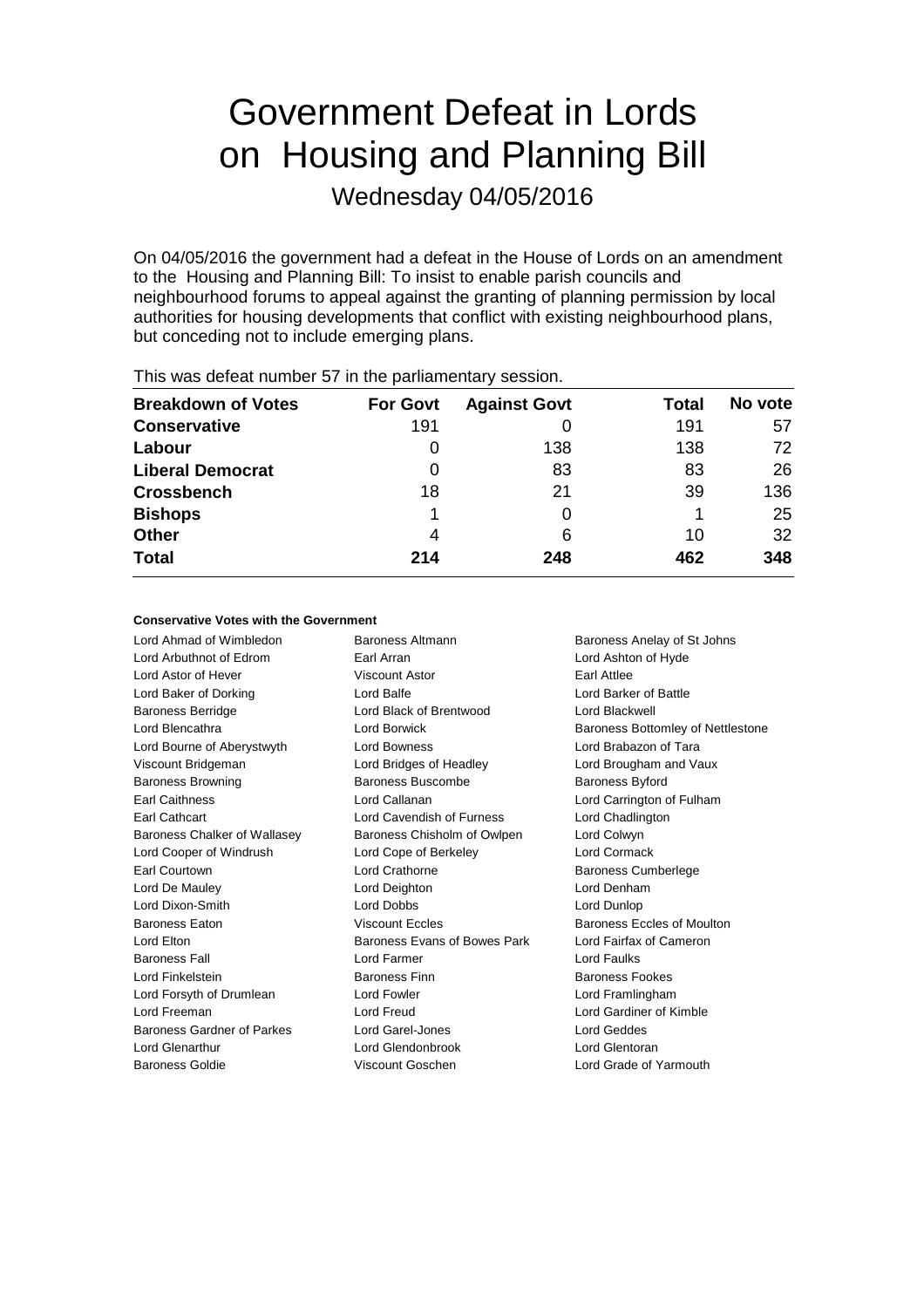Lord Hamilton of Epsom Baroness Harding of Winscombe Lord Hayward Lord Henley Lord Heseltine Baroness Heyhoe Flint **Baroness Hodgson of Abinger** Lord Holmes of Richmond Earl Home **Baroness Hooper Baroness Hooper Lord Horam** Lord Howard of Rising **Lord Howard of Lympne** Earl Howe Lord Howell of Guildford Lord Hunt of Wirral Lord Inglewood Lord James of Blackheath Baroness Jenkin of Kennington Lord Jopling Lord Keen of Elie Lord King of Bridgwater Lord Kirkham Lord Lamont of Lerwick Lord Lang of Monkton Lord Lansley Lord Lawson of Blaby Lord Leigh of Hurley Lord Lexden Earl Liverpool Lord Livingston of Parkhead Marquess of Lothian Lord Lucas Lord Lupton Lord Lyell Lord MacGregor of Pulham Market Lord Mackay of Clashfern Lord Magan of Castletown Lord Mancroft Lord Marland Lord Marlesford Lord Maude of Horsham Lord McColl of Dulwich Baroness McGregor-Smith Baroness McIntosh of Pickering Baroness Mobarik Baroness Mobarick Duke of Montrose Baroness Morris of Bolton **Lord Naseby** Lord Nash Lord Nash Baroness Neville-Jones **Baroness Newlowe** Baroness Newlove Baroness Newlove Lord Northbrook Lord Norton of Louth Lord O'Shaughnessy Baroness O'Cathain Lord O'Neill of Gatley Lord Patten Baroness Perry of Southwark Baroness Pidding Controller and Plumb Lord Polak Lord Popat Lord Porter of Spalding Lord Prior of Brampton **Baroness Rawlings** Baroness Redfern Lord Ribeiro Viscount Ridley Lord Risby Lord Robathan Baroness Rock Lord Rotherwick Lord Ryder of Wensum **Lord Saatchi** Baroness Scott of Bybrook Baroness Seccombe Baroness Shackleton of Belgravia Baroness Sharples Lord Sheikh **Baroness Shephard of Northwold** Lord Sherbourne of Didsbury Lord Shinkwin Earl Shrewsbury Lord Skelmersdale Lord Smith of Hindhead Lord Spicer Lord Sterling of Plaistow Baroness Stowell of Beeston Baroness Stroud Lord Suri Lord Taylor of Holbeach Lord Trefgarne Viscount Trenchard Lord Trimble Lord True Lord Tugendhat Viscount Ullswater Baroness Verma Lord Wakeham Lord Waldegrave of North Hill Baroness Warsi **Lord Wasserman** Duke of Wellington **Baroness Wheatcroft** Baroness Wheatcroft Baroness Wilcox Lord Willetts Baroness Williams of Trafford Lord Young of Cookham Lord Young of Graffham Viscount Younger of Leckie

Lord Griffiths of Fforestfach Lord Hague of Richmond Viscount Hailsham<br>
Lord Hamilton of Epsom Baroness Harding of Winscombe Lord Harris of Peckham

#### **Conservative Votes against the Government**

#### **Labour Votes with the Government**

#### **Labour Votes against the Government**

Lord Alli Lord Anderson of Swansea Baroness Andrews Baroness Bakewell Lord Bassam of Brighton Lord Beecham Lord Berkeley Baroness Blackstone Lord Boateng Lord Bradley Lord Brooke of Alverthorpe Lord Brookman Lord Campbell-Savours Viscount Chandos Lord Christopher Lord Clarke of Hampstead Lord Collins of Highbury Baroness Corston Baroness Crawley **Lord Cunningham of Felling Carol** Lord Darling of Roulanish Lord Davies of Stamford **Lord Davies of Oldham** Baroness Donaghy Lord Donoughue Baroness Drake Lord Dubs Lord Elder **Baroness Farrington of Ribbleton** Lord Faulkner of Worcester Lord Foster of Bishop Auckland Lord Foulkes of Cumnock Baroness Gale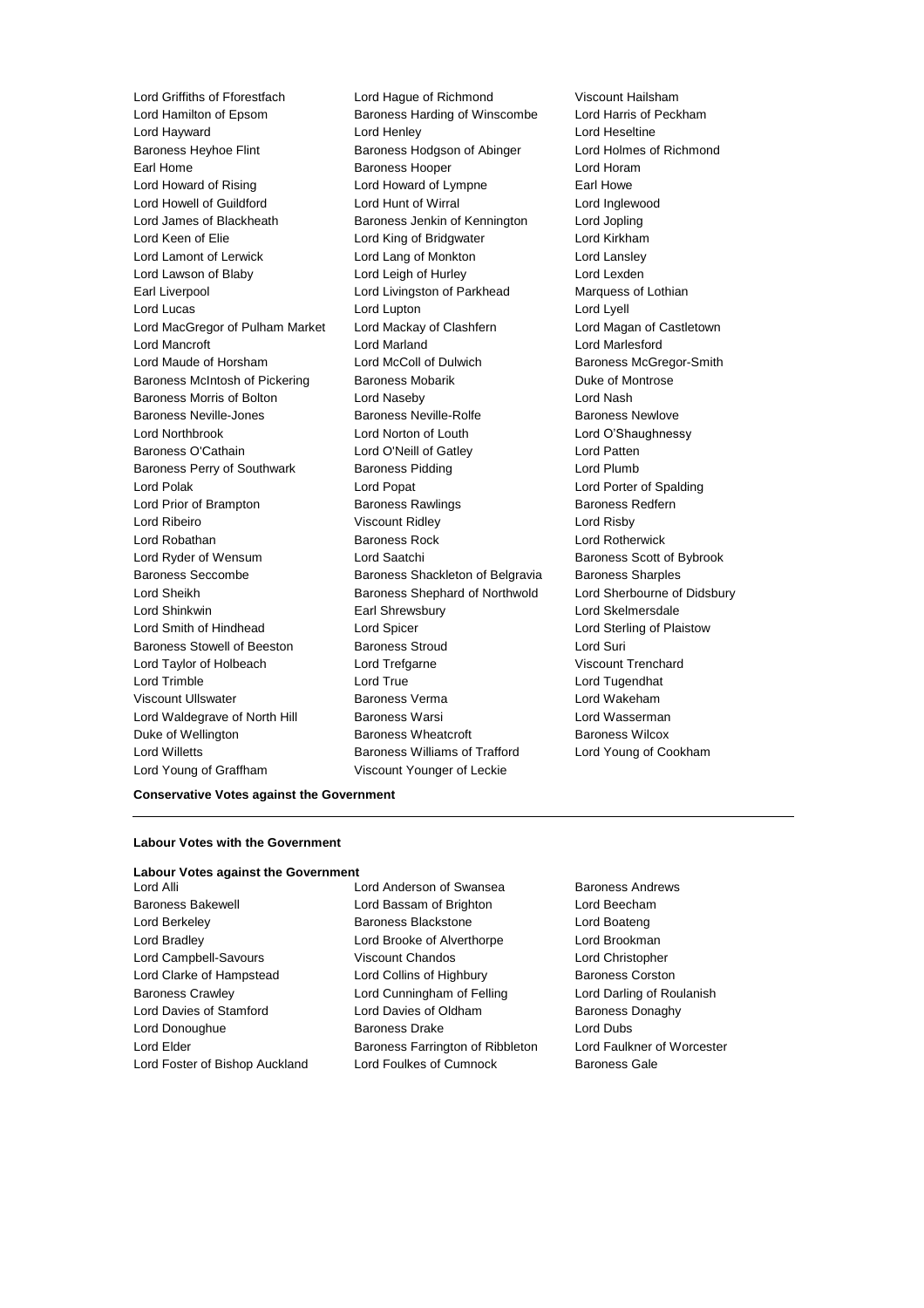Lord Giddens **Lord Glasman** Lord Glasman Baroness Golding<br>
Lord Goldsmith **Baroness Could of Strathblane** Baroness Gould of Lord Grocott Lord Hain Viscount Hanworth Lord Harris of Haringey Lord Harrison Lord Hart of Chilton Lord Haskel Lord Haughey Lord Haworth Baroness Hayter of Kentish Town Baroness Healy of Primrose Hill Baroness Henig Lord Hollick Baroness Hollis of Heigham Lord Howarth of Newport Baroness Howells of St Davids Lord Hoyle Lord Hughes of Woodside Lord Hunt of Kings Heath Lord Hunt of Chesterton Lord Irvine of Lairg Baroness Jay of Paddington **Lord Jones** Baroness Jones of Whitchurch Lord Jordan Baroness Jowell Lord Judd Lord Kennedy of Southwark Lord Kestenbaum **Baroness King of Bow** Baroness Kinnock of Holyhead Lord Kinnock Lord Kirkhill Lord Knight of Weymouth Baroness Lawrence of Clarendon Lord Layard Lord Lea of Crondall **Lord Lennie** Lord Levy Lord Liddle **Lord Lipsey** Lord Lipsey **Baroness Lister of Burtersett** Lord Macdonald of Tradeston Baroness Mallalieu Lord Maxton Lord McAvoy Baroness McDonagh Lord McFall of Alcluith Baroness McIntosh of Hudnall Lord Mitchell **Baroness Morgan of Huyton** Lord Morgan Lord Morris of Handsworth Lord Morris of Aberavon Baroness Morris of Yardley **Lord Murphy of Torfaen** Baroness Nye Lord Patel of Bradford **Lord Pendry Community** Baroness Pitkeathley Lord Ponsonby of Shulbrede Lord Prescott Baroness Primarolo Baroness Prosser Baroness Quin Lord Radice Baroness Ramsay of Cartvale Baroness Rebuck Lord Reid of Cardowan Lord Rosser **Baroness Royall of Blaisdon** Lord Sawyer Baroness Sherlock Viscount Simon Baroness Smith of Basildon Lord Snape Lord Soley Lord Stevenson of Balmacara Lord Stone of Blackheath Baroness Symons of Vernham Dean Baroness Taylor of Bolton Lord Taylor of Blackburn **Lord Temple-Morris** Baroness Thornton Lord Touhig Lord Triesman Lord Tunnicliffe Baroness Wall of New Barnet Baroness Warwick of Undercliffe Lord Watson of Invergowrie Lord Watts **Lord West of Spithead** Baroness Wheeler Baroness Whitaker **Lord Whitty** Lord Whitty **Lord Wills** Lord Woolmer of Leeds **Baroness Worthington** Baroness Young of Old Scone

Baroness Gould of Potternewton

#### **Liberal Democrat Votes with the Government**

#### **Liberal Democrat Votes against the Government**

| Lord Addington                                | Lord Allan of Hallam                           | Lord Ashdown of Norton-sub-Hamdon |  |
|-----------------------------------------------|------------------------------------------------|-----------------------------------|--|
| Baroness Bakewell of Hardington<br>Mandeville | <b>Baroness Barker</b>                         | Lord Beith                        |  |
| Baroness Benjamin                             | Baroness Bonham-Carter of Yarnbury             | Baroness Bowles of Berkhamsted    |  |
| Lord Bradshaw                                 | <b>Baroness Brinton</b>                        | Lord Bruce of Bennachie           |  |
| Lord Burnett                                  | Baroness Burt of Solihull                      | Lord Campbell of Pittenweem       |  |
| Lord Carlile of Berriew                       | Lord Clement-Jones                             | <b>Lord Cotter</b>                |  |
| Lord Dholakia                                 | <b>Baroness Doocey</b>                         | Baroness Falkner of Margravine    |  |
| <b>Baroness Featherstone</b>                  | Lord Foster of Bath                            | Lord Fox                          |  |
| Baroness Garden of Frognal                    | Lord Goddard of Stockport                      | Baroness Grender                  |  |
| Baroness Hamwee                               | Baroness Harris of Richmond                    | <b>Baroness Humphreys</b>         |  |
| Lord Hussain                                  | <b>Baroness Hussein-Ece</b>                    | Baroness Janke                    |  |
| <b>Baroness Jolly</b>                         | Lord Jones of Cheltenham                       | Lord Kirkwood of Kirkhope         |  |
| <b>Baroness Kramer</b>                        | Lord Lee of Trafford                           | Lord Lester of Herne Hill         |  |
| Lord Loomba                                   | Lord Maclennan of Rogart                       | Baroness Maddock                  |  |
| <b>Baroness Manzoor</b>                       | Lord Marks of Henley-on-Thames<br>Lord McNally |                                   |  |
| Lord Newby                                    | Baroness Nicholson of Winterbourne             | <b>Baroness Northover</b>         |  |
|                                               |                                                |                                   |  |